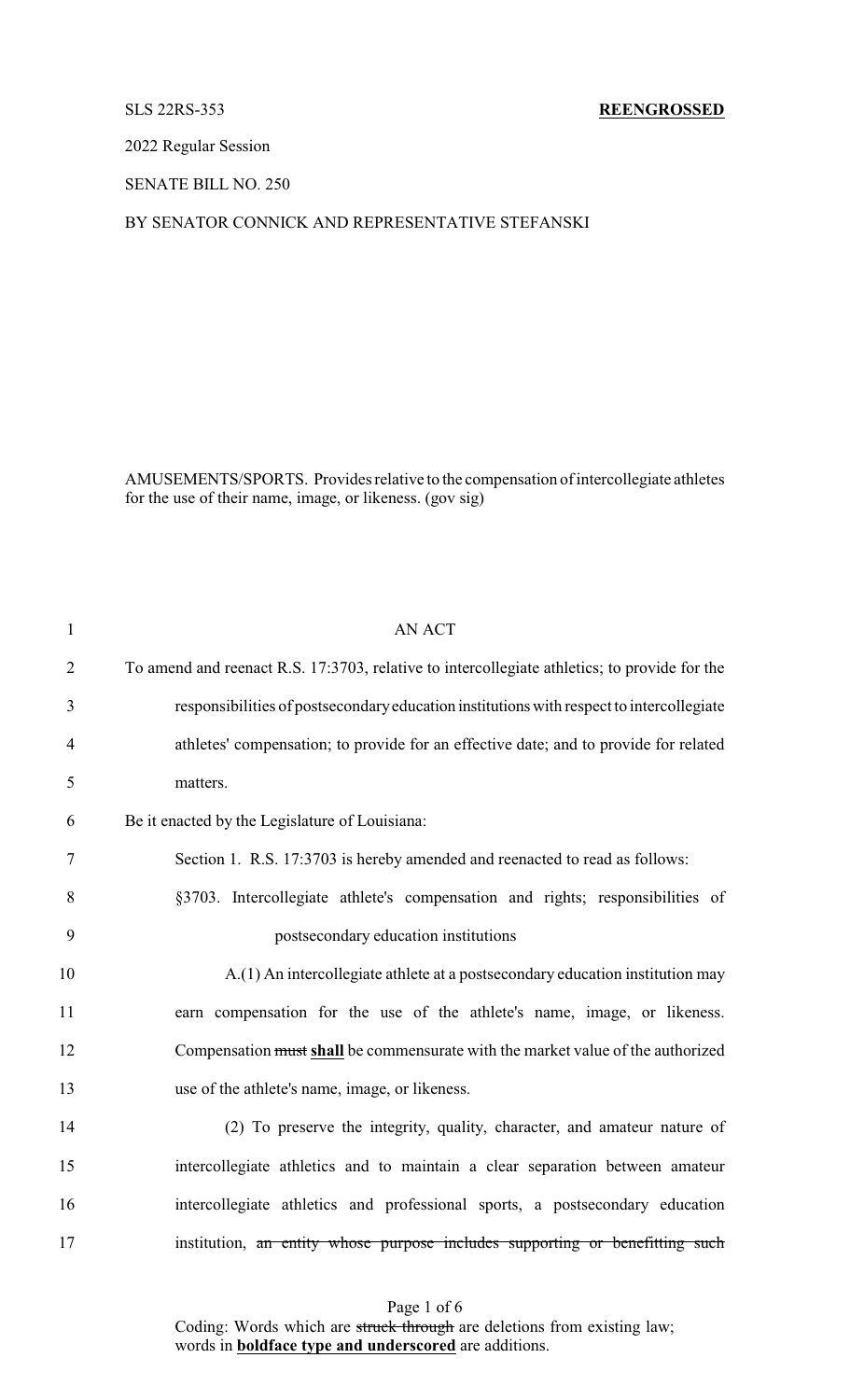1 institution or its intercollegiate athletic programs, or an officer, director, employee, 2 or agent of such institution or entity shall not provide a current or prospective athlete with compensation for the use of the student athlete's name, image, or likeness. B. A postsecondary education institution shall not adopt or maintain a contract, rule, regulation, standard, or other requirement that prevents or unduly restricts an intercollegiate athlete from earning compensation for the use of the athlete's name, image, or likeness. Earning compensation shall not affect the intercollegiate athlete's grant-in-aid or athletic eligibility. 9 C. A postsecondary education institution, or an officer or employee of a **postsecondary education institution, shall not compensate or cause compensation to** 11 be directed to a current or prospective intercollegiate athlete for the athlete's name, **image**, or likeness. **D. A postsecondary education institution shall not use an athletic booster to, nor shall an athletic booster, directly or indirectly, create or facilitate compensation** 15 opportunities for the use of an intercollegiate athlete's name, image, or likeness as **a recruiting inducement or as a means of paying for athletics participation.**  E.(1) A postsecondary education institution may prohibit an intercollegiate athlete from using the athlete's name, image, or likeness for compensation if the proposed use of the athlete's name, image, or likeness conflicts with either of the following: (a) Existing institutional sponsorship agreements or contracts. (b) Institutional values as defined by the postsecondary education institution. (2) An intercollegiate athlete shall not earn compensation for the use of the athlete's name, image, or likeness for the endorsement of tobacco, alcohol, illegal substances or activities, banned athletic substances, or any form of gambling **or gaming,** including sports wagering. (3) An intercollegiate athlete shall not use a postsecondary education institution's facilities, uniforms, registered trademarks, products protected by copyright, or official logos, marks, colors, or other indicia in connection with the use

Page 2 of 6 Coding: Words which are struck through are deletions from existing law; words in **boldface type and underscored** are additions.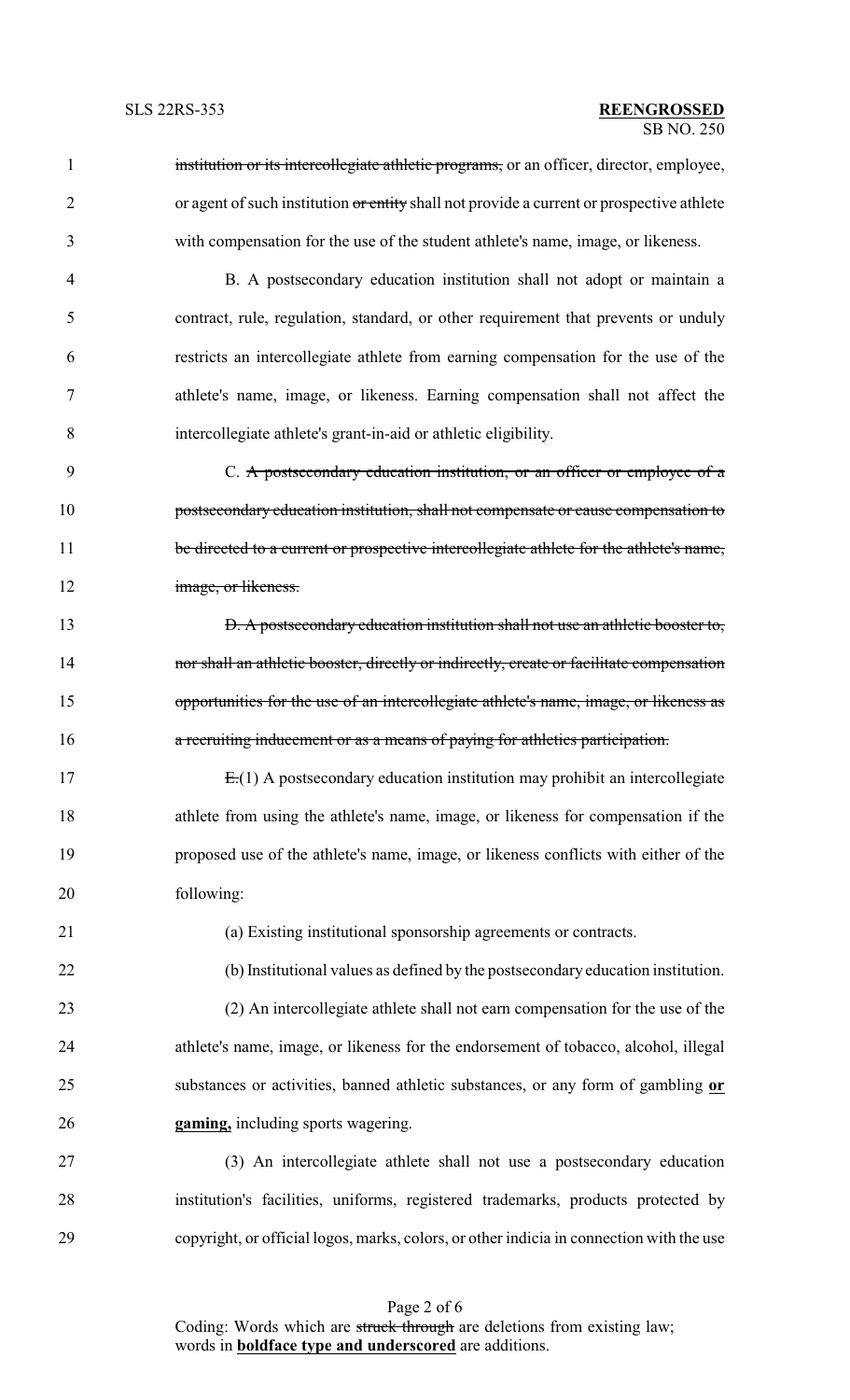| $\mathbf{1}$   | of the athlete's name, image, or likeness without the express permission of the         |
|----------------|-----------------------------------------------------------------------------------------|
| $\overline{2}$ | postsecondary education institution. In granting this permission, a postsecondary       |
| 3              | education institution may require the third-party entity engaging the athlete for a     |
| $\overline{4}$ | name, image, or likeness activity to follow the protocols established by the            |
| 5              | postsecondary education institution, including licensing protocols.                     |
| 6              | $F.D.(1)$ A postsecondary education institution shall not prevent or unduly             |
| 7              | restrict an intercollegiate athlete from obtaining professional representation by an    |
| 8              | athlete agent or an attorney engaged for the purpose of securing compensation for       |
| 9              | the use of the athlete's name, image, or likeness.                                      |
| 10             | (2) Professional representation obtained by an intercollegiate athlete shall be         |
| 11             | from persons registered with or licensed for such activity by the state as follows:     |
| 12             | (a)(i) Representation provided by an athlete agent shall be by persons                  |
| 13             | registered with the state in accordance with, and in compliance with, the provisions    |
| 14             | of Chapter 7 of Title 4 of the Louisiana Revised Statutes of 1950. However, the         |
| 15             | notification provisions of R.S. 4:424(D)(3) shall not apply to an athlete agent who     |
| 16             | contacts an intercollegiate athlete for the sole purpose of representing the athlete in |
| 17             | matters pertaining to the use of the athlete's name, image, or likeness.                |
| 18             | (ii) An athlete agent representing an intercollegiate athlete shall comply with         |
| 19             | the federal Sports Agent Responsibility and Trust Act, 15 U.S.C. 7801 through 7807,     |
| 20             | in his relationship with the intercollegiate athlete.                                   |
| 21             | (b) An attorney representing an intercollegiate athlete shall be duly licensed          |
| 22             | to practice law.                                                                        |
| 23             | G.E. A grant-in-aid, including cost of attendance, awarded to an                        |
| 24             | intercollegiate athlete by a postsecondary education institution is not compensation    |
| 25             | for the purposes of this Chapter and shall not be revoked or reduced as a result of an  |
| 26             | intercollegiate athlete earning compensation or obtaining professional or legal         |
| 27             | representation pursuant to this Chapter.                                                |

28 H.F. A contract for compensation for the use of the name, image, or likeness of an intercollegiate athlete under eighteen years of age shall be executed on the

> Page 3 of 6 Coding: Words which are struck through are deletions from existing law; words in **boldface type and underscored** are additions.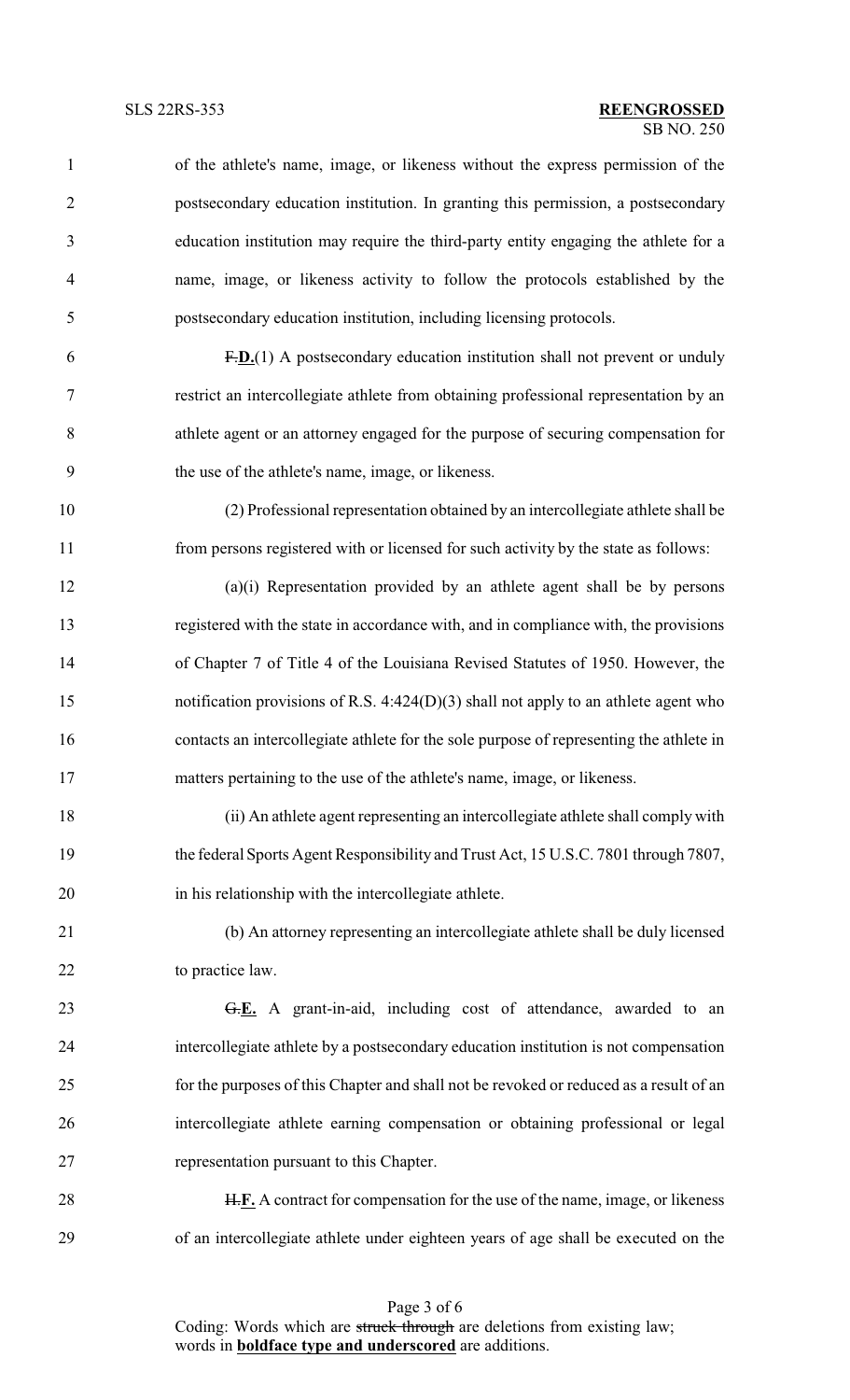| 1              | athlete's behalf by the athlete's parent or legal guardian.                              |
|----------------|------------------------------------------------------------------------------------------|
| $\overline{2}$ | I.G. An intercollegiate athlete's contract for compensation for the use of the           |
| 3              | athlete's name, image, or likeness shall not violate the provisions of this Chapter.     |
| $\overline{4}$ | $H_{1}(1)$ An intercollegiate athlete shall not enter into a contract for                |
| 5              | compensation for the use of the athlete's name, image, or likeness if a term of the      |
| 6              | contract conflicts with a term of the intercollegiate athlete's athletic program's team  |
| 7              | contract.                                                                                |
| 8              | (2) A postsecondary education institution asserting a conflict under this                |
| 9              | Subsection shall disclose each relevant contract term that conflicts with the team       |
| 10             | contract to the intercollegiate athlete or the athlete's representative.                 |
| 11             | K.I. An intercollegiate athlete who enters into a contract for compensation              |
| 12             | for the use of the athlete's name, image, or likeness shall disclose the contract to the |
| 13             | postsecondary education institution in which the athlete is enrolled, in the manner      |
| 14             | designated by the institution.                                                           |
| 15             | <b>L.J.</b> The duration of a contract for representation of an intercollegiate athlete  |
| 16             | or compensation for the use of an intercollegiate athlete's name, image, or likeness     |
| 17             | shall not extend beyond his participation in an athletic program at a postsecondary      |
| 18             | education institution.                                                                   |
| 19             | M.K.(1) A postsecondary education institution shall conduct a financial                  |
| 20             | literacy and life skills workshop for a minimum of five hours at the beginning of an     |
| 21             | intercollegiate athlete's first and third academic years.                                |
| 22             | $(2)(a)$ The workshop shall, at a minimum, include information concerning                |
| 23             | financial aid, debt management, and a recommended budget for full and partial            |
| 24             | grant-in-aid intercollegiate athletes based on the cost of attendance for the current    |
| 25             | academic year. The workshop shall also include information on time management            |
| 26             | skills necessary for success as an intercollegiate athlete and available academic        |
| 27             | resources.                                                                               |
| 28             | (b) The workshop shall not include any marketing, advertising, referral, or              |
| 29             | solicitation by providers of financial products or services.                             |

Page 4 of 6 Coding: Words which are struck through are deletions from existing law; words in **boldface type and underscored** are additions.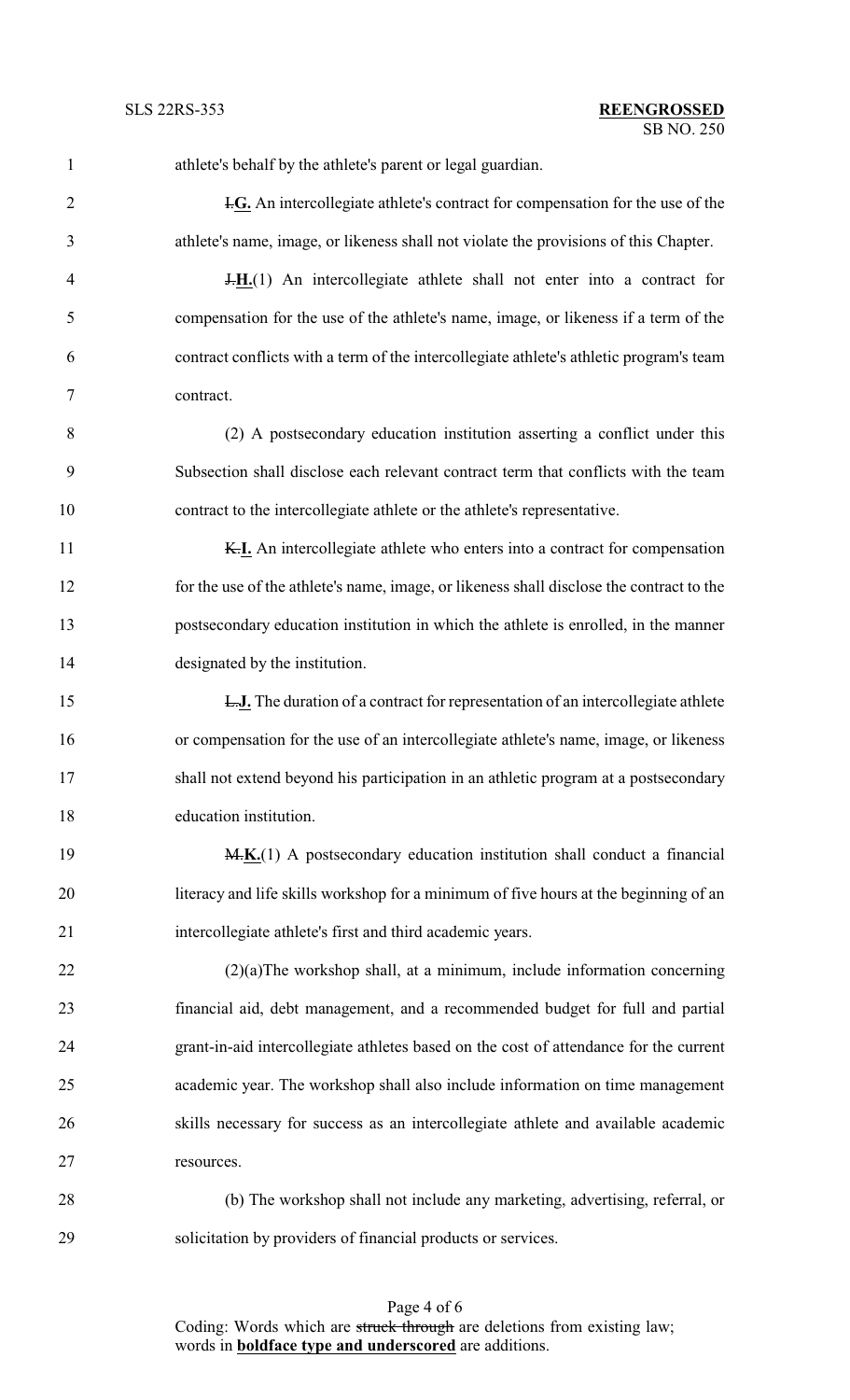| L. No postsecondary institution's employees, including athletics coaching                     |
|-----------------------------------------------------------------------------------------------|
| staff, shall be liable for any damages to an intercollegiate athlete's ability to             |
| earn compensation for the use of the athlete's name, image, or likeness resulting             |
| from decisions and actions routinely taken in the course of intercollegiate                   |
| athletics. However, nothing in this Subsection shall protect the postsecondary                |
| institution or its employees from acts of gross negligence, or wanton, willful,               |
| malicious, or intentional misconduct.                                                         |
| N.M.(1) Each postsecondary education management board shall adopt                             |
| policies to implement the provisions of this Chapter.                                         |
| (2) No postsecondary education institution shall implement the provisions of                  |
| this Chapter until such time as the appropriate management board adopts the required          |
| policies. Each management board has discretion as to when it adopts policies to               |
| implement the provisions of this Chapter.                                                     |
| Section 2. This Act shall become effective upon signature by the governor or, if not          |
| signed by the governor, upon expiration of the time for bills to become law without signature |
| by the governor, as provided by Article III, Section 18 of the Constitution of Louisiana. If  |
| vetoed by the governor and subsequently approved by the legislature, this Act shall become    |
| effective on the day following such approval.                                                 |

which does not constitute a part of the legislative instrument, was prepared by Tyler McCloud.

SB 250 Reengrossed 2022 Regular Session Connick

DIGEST

Present law provides with respect to compensation for the name, image, or likeness of intercollegiate athletes.

Proposed law repeals present law prohibiting a postsecondary education institution, or an officer, director, or employee of a postsecondary education institution from providing compensation or directing compensation to a current or prospective intercollegiate athlete.

Proposed law repeals present law prohibiting a postsecondary education institution from using an athletic booster to, and prohibits an athletic booster from, directly or indirectly, creating or facilitating compensation opportunities for the use of an intercollegiate athlete's name, image, or likeness as a recruiting inducement or as a means of paying for athlete's participation.

Effective upon signature of the governor or lapse of time for gubernatorial action.

Page 5 of 6 Coding: Words which are struck through are deletions from existing law; words in **boldface type and underscored** are additions.